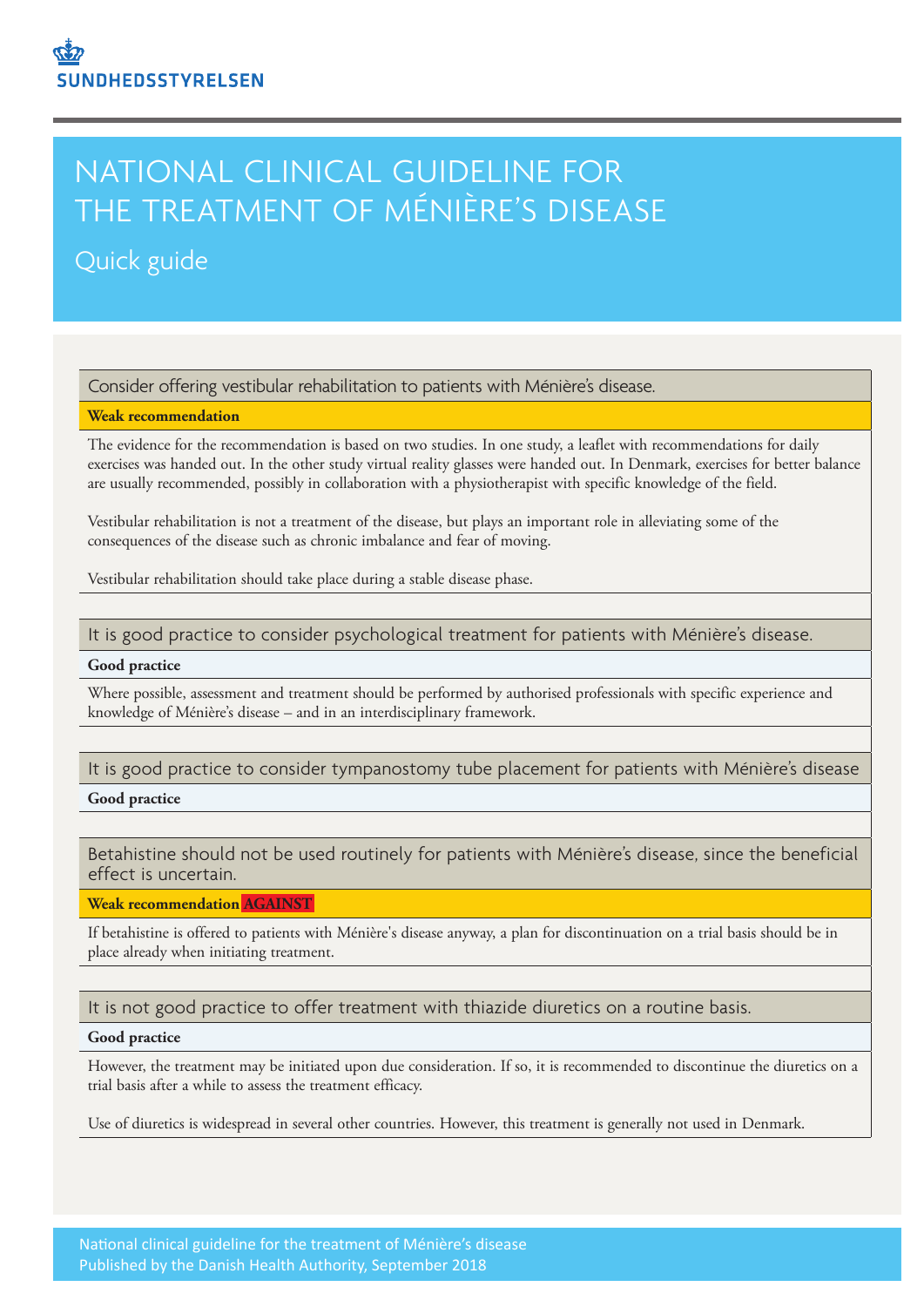Consider offering positive pressure therapy to patients with Ménière's disease.

**Weak recommendation**

Due to the weak evidence, discontinuation on a trial basis after a treatment period should be planned for with the patient to assess the treatment efficacy.

Consider offering treatment with intratympanic steroids to patients with Ménière's disease if previous treatment interventions have shown no efficacy.

**Weak recommendation**

The treating doctor should be aware that the intervention is not indicated for the treatment of Ménière's disease in accordance with the current summary of product characteristics and therefore is off-label.

Use of intratympanic steroids may be considered if other treatments have shown lack of efficacy.

Consider offering treatment with intratympanic gentamicin to patients with Ménière's disease if other treatments have shown lack of efficacy.

**Weak recommendation**

A risk of permanent hearing loss should be considered prior to deciding to initiate treatment with intratympanic gentamicin.

The treating doctor should be aware that the intervention is not indicated for the treatment of Ménière's disease in accordance with the current summary of product characteristics and therefore is off-label.

Use of intratympanic gentamicin may be considered if other treatments have shown lack of efficacy or in case of severely disabling Tumarkin drop attacks. Consider offering vestibular rehabilitation during treatment with intratympanic gentamicin.

Preferably, vestibular rehabilitation may be initiated prior to starting intratympanic gentamicin.

Endolymphatic sac surgery should only be used in patients with Ménière's disease upon due consideration.

**Weak recommendation AGAINST** 

The evidence for this recommendation is based on older Danish studies concerning endolymphatic shunt surgery in which this surgery had no positive effect vs. placebo.

A recent study compared endolymphatic clipping with endolymphatic sac decompression and found a positive effect of endolymphatic clipping. Since the study was not placebo-controlled, it is not used as evidence basis for this answer.